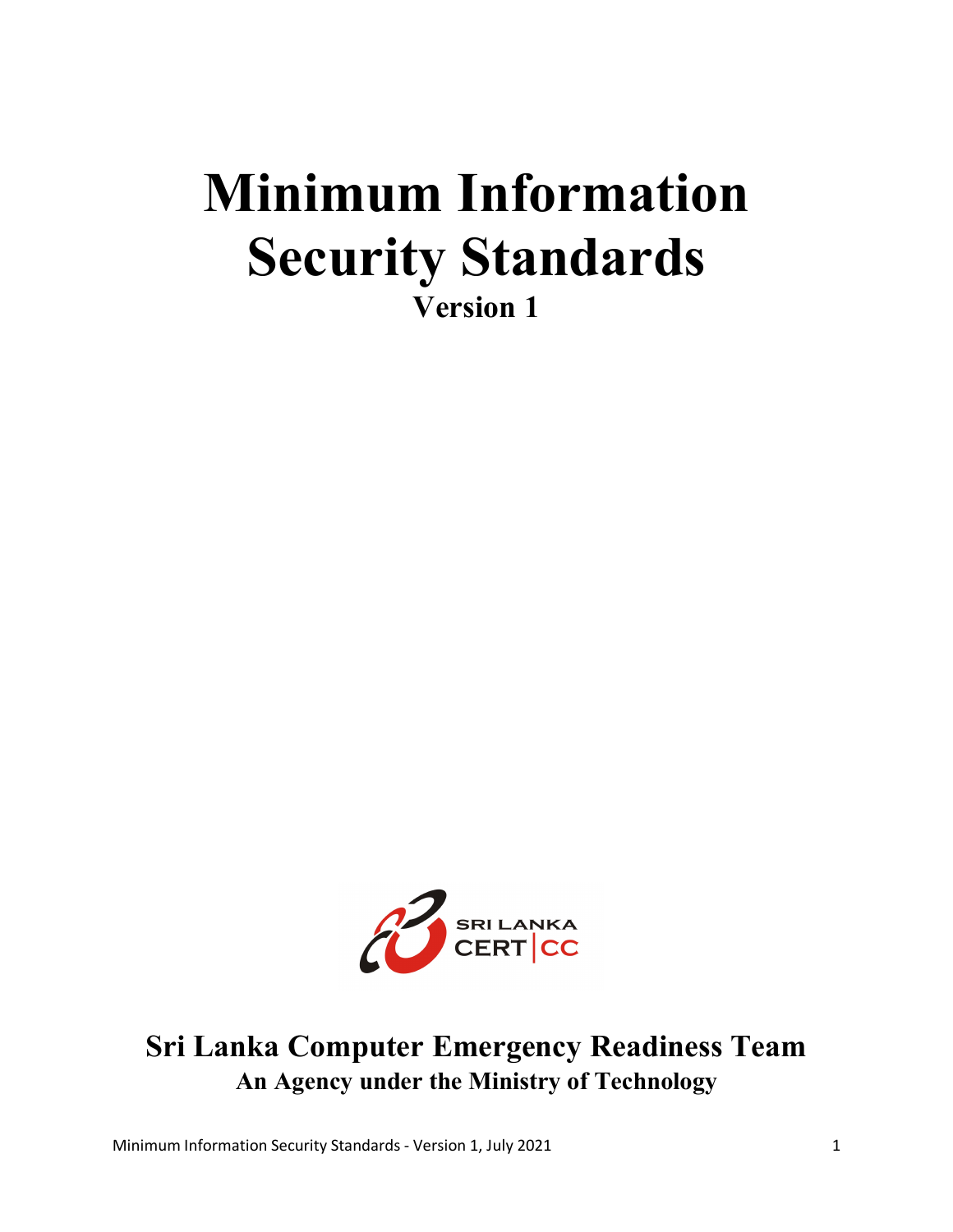# **Table of Contents**

| Acronyms                                          | 4  |
|---------------------------------------------------|----|
| Introduction                                      | 5  |
| <b>Information Security Governance</b>            | 7  |
| Identify Assets, Owners and Risk                  | 9  |
| <b>Protect Assets</b>                             | 10 |
| Detect Incidents                                  | 14 |
| Response to an Incident                           | 14 |
| Recovery from an Incident                         | 15 |
| Glossary                                          | 16 |
| Self-Assessment on Information Security Readiness | 18 |
| Acknowledgement                                   | 20 |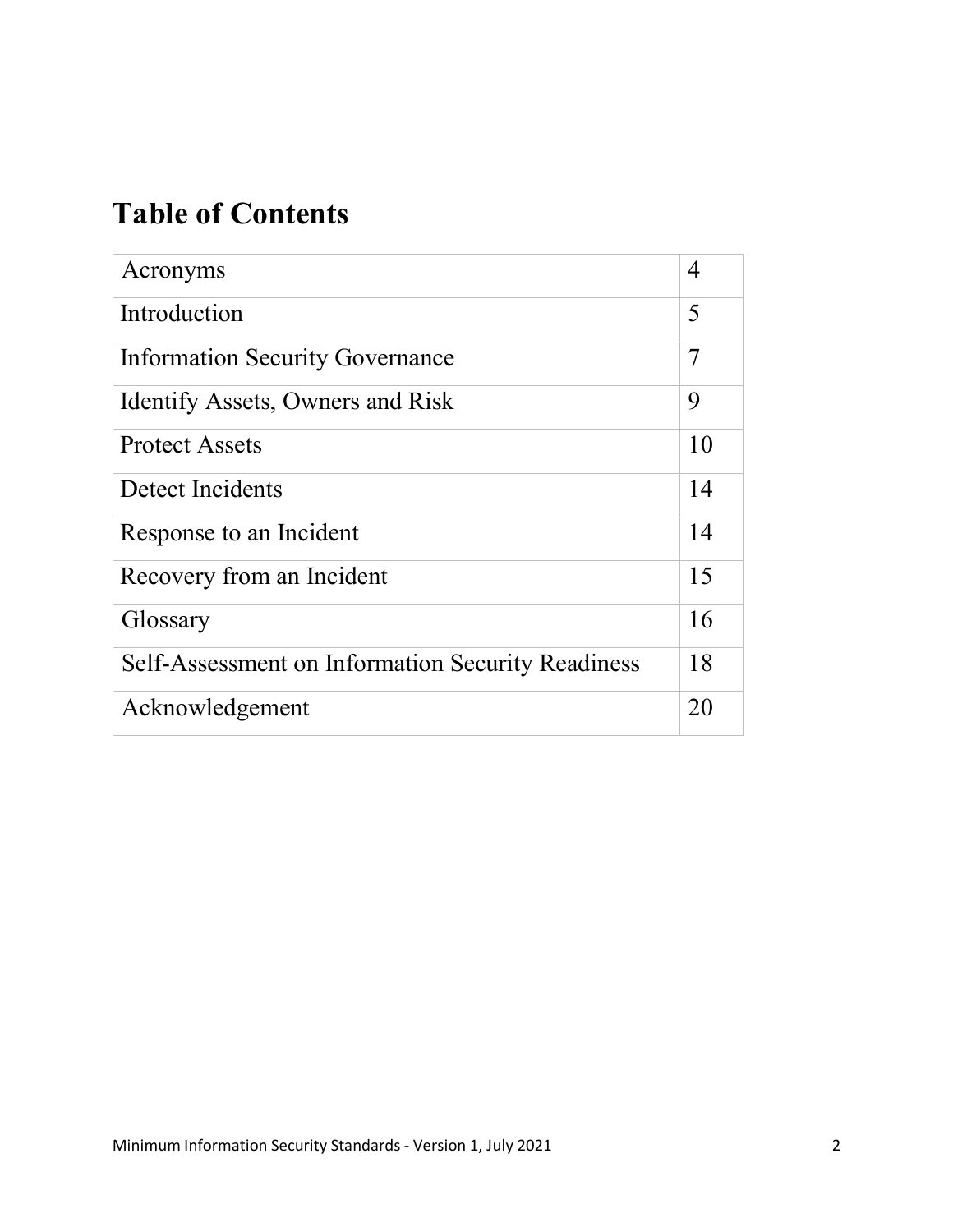#### **Document Control**

| <b>Owner</b>                                             | Sri Lanka Computer Emergency Readiness Team |
|----------------------------------------------------------|---------------------------------------------|
|                                                          |                                             |
| Version                                                  | Version 1                                   |
|                                                          |                                             |
| <b>Issue date</b>                                        | <b>July 2021</b>                            |
|                                                          |                                             |
|                                                          |                                             |
| $\overline{\mathbf{D}$ Document $\overline{\mathbf{ID}}$ | Minimum Information Security Standards      |
|                                                          |                                             |
|                                                          |                                             |
| <b>Classification</b>                                    | Public: Approved for public release         |
|                                                          |                                             |

### **Version History**

| Version | Prepared by                                                                                                                   | Reviewed by                                                        | Authorized by                                                               | <b>Issue Date</b>   | Description                       |
|---------|-------------------------------------------------------------------------------------------------------------------------------|--------------------------------------------------------------------|-----------------------------------------------------------------------------|---------------------|-----------------------------------|
|         | Information<br>Security<br>Research,<br>Policy and<br>Project Team of<br>Sri Lanka<br><b>CERT</b><br>Date: $10^{th}$ May 2021 | Senior Management<br>of Sri Lanka CERT<br>Date: $18th$ May<br>2021 | <b>Board of Directors</b><br>of Sri Lanka CERT<br>Date:<br>$09th$ July 2021 | $12^{th}$ July 2021 | Version 1.0<br>Initial<br>release |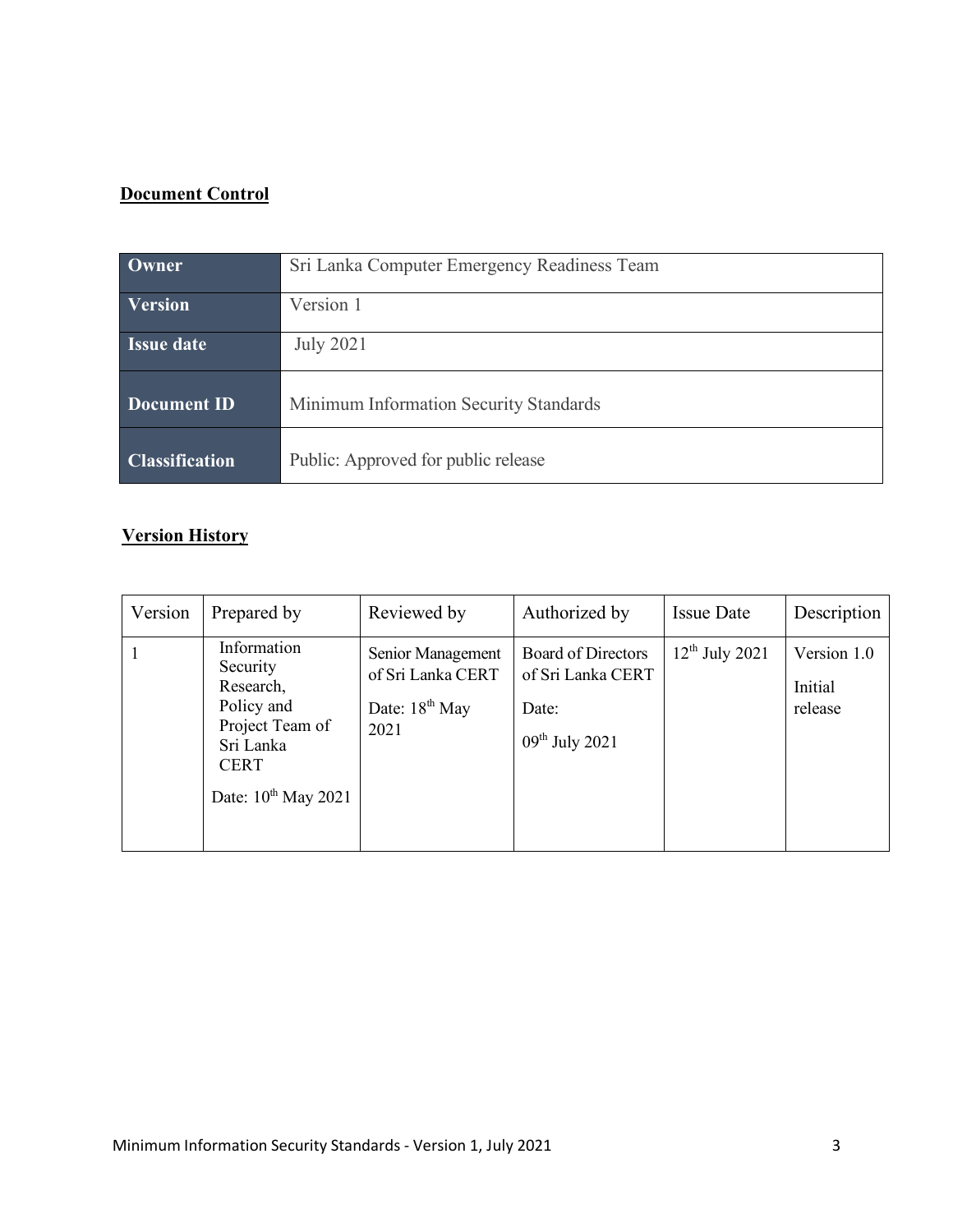# **Acronyms**

| <b>CCTV</b>  | Closed-circuit Television                                           |
|--------------|---------------------------------------------------------------------|
| <b>CERT</b>  | <b>Computer Emergency Readiness Team</b>                            |
| <b>CIO</b>   | <b>Chief Innovation Officer</b>                                     |
| <b>FTPS</b>  | File Transfer Protocol Secure                                       |
| <b>HOO</b>   | Head of Organization                                                |
| <b>HTTPs</b> | <b>Hypertext Transfer Protocol Secure</b>                           |
| <b>ICTA</b>  | Information and Communication Technology Agency                     |
| <b>ISO</b>   | <b>Information Security Officer</b>                                 |
| ISO 27002    | Information Technology – Security Techniques - Information Security |
|              | <b>Management Systems</b>                                           |
| <b>ISC</b>   | <b>Information Security Committee</b>                               |
| IT           | <b>Information Technology</b>                                       |
| <b>MISS</b>  | Minimum Information Security Standards                              |
| <b>NIST</b>  | National Institutes of Standards and Technology                     |
| <b>SSL</b>   | Secure Socket Layer                                                 |
| <b>TLS</b>   | <b>Transport Layer Security</b>                                     |
| <b>VPN</b>   | <b>Virtual Private Network</b>                                      |
| <b>VAPT</b>  | <b>Vulnerability Assessments and Penetration Tests</b>              |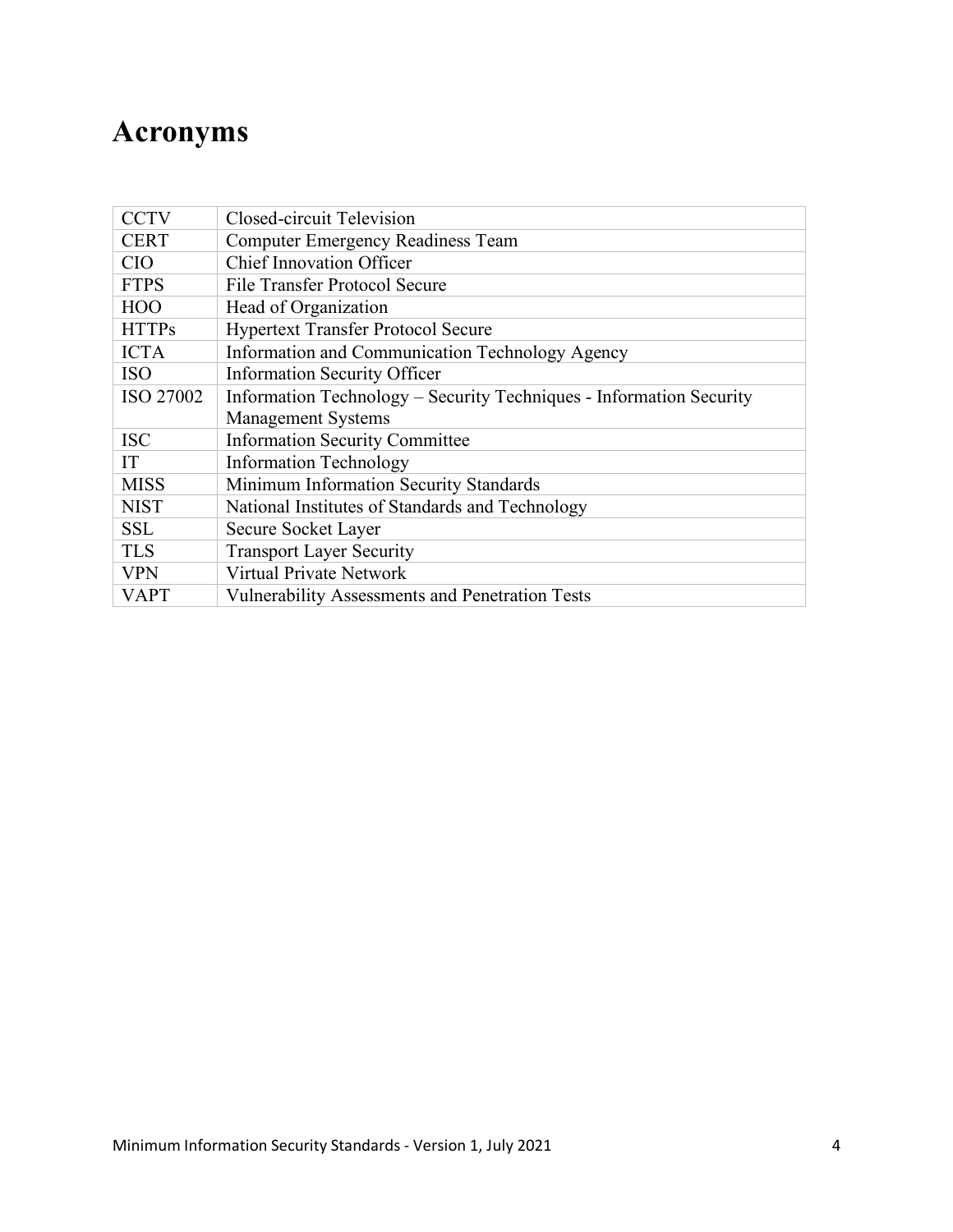#### **An Overview of the Minimum Information Security Standards**

#### **1. Introduction**

1.1. Sri Lanka Computer Emergency Response Team (Sri Lanka CERT) has prepared the following guidelines to ensure the safety and security of information and IT Systems (Hardware and Software) used by the government organizations. These "Minimum Information Security Standards (MISS)" have been developed using Global Standards such as National Institute of Science and Technology USA, and International Standards Organizations (27002), and followsthe global best practices in developing information security standards (e.g. UK Government's Minimum Cyber Security Standard, Information Security Policy Manual of New Zealand). These guidelines provide a set of measures including advice, guidance and security controls that needs to be adopted to ensure cyber resilience of the organization's Information and IT Systems. These guidelines will be incorporated into Information Security Policy Framework for Government Organizations, which will be published later this year.

1.2. Although developed for government organizations, these guidelines can also be used by any other organization to protect IT Systems and valuable information.

1.3. Minimum Information Security Standards are developed based on following six (06) Information Security Principles.

**(a). Information Security Governance:** This specifies the strategic alignment and accountability framework that provides insight to ensure that information security activities are properly managed within the organization.

**(b). Identify:** This identifies organization's assets (information and IT assets), and the risks associated with those assets.

**(c). Protect:** This outlines the controls that shall be implemented to prevent, limit or contain the impact of a potential information security event or incident.

**(d). Detect:** This outlines the activities that shall be carried out to discover information security events in a timely manner.

**(e). Respond:** Provides guidance on activities related to planning and testing responses to cyber security incidents, and to initiate these in case of a cyber-attack.

**(f). Recovery**: Provide guidance on activities that shall be carried out to resume normal operations after a cybersecurity incident or disaster. Figure 1 shows the scope of the Minimum Information Security Standards.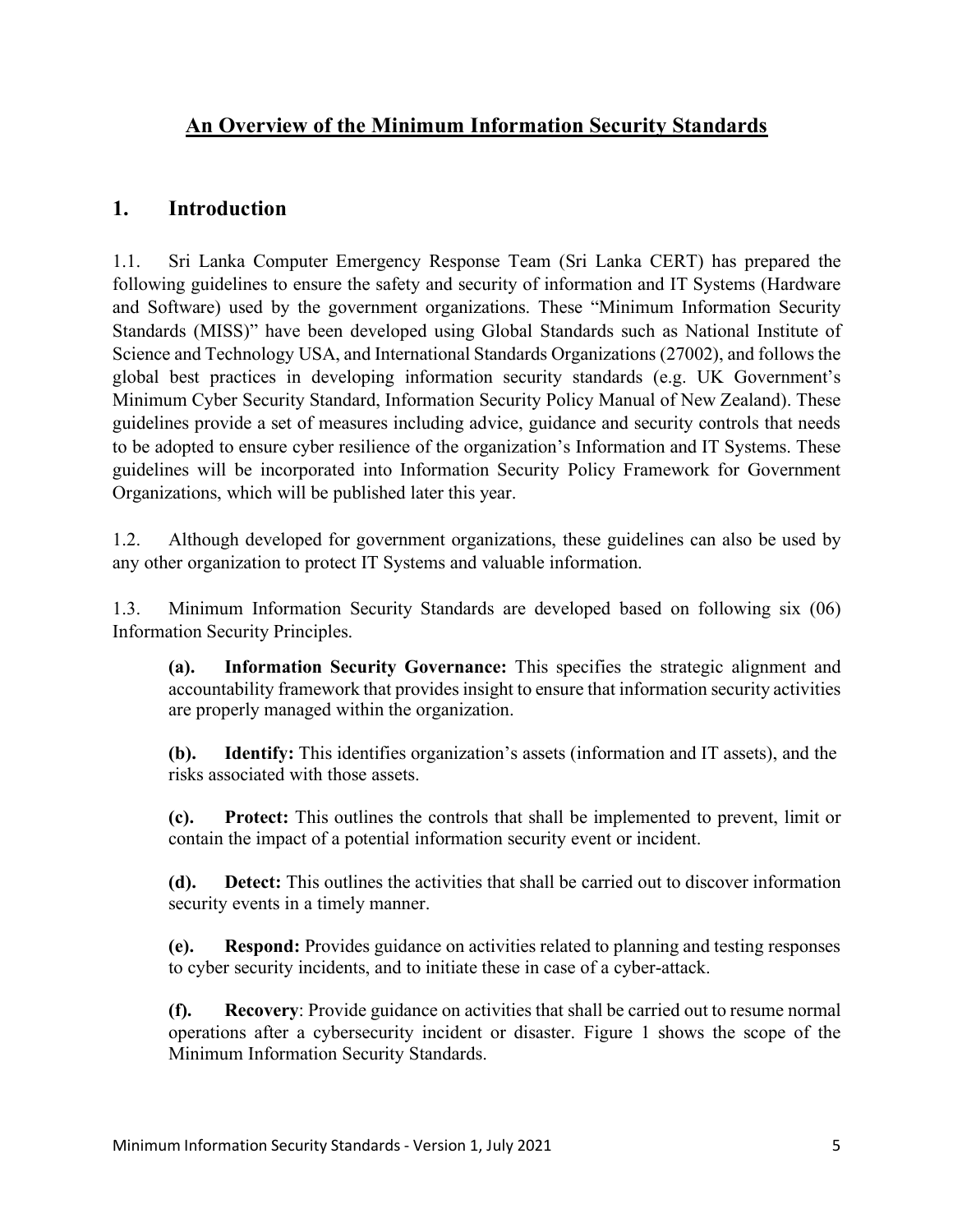

**Figure 1.** Scope of the Minimum Information Security Standards

- 1.4. If any organization or individual require clarifications on the content of this document, please contact Sri Lanka CERT using the contact information available in www.cert.gov.lk.
- 1.5. Guidelines provided in this document are to be treated as the minimum requirements for cyber resilience. Organizations with Critical National Information Infrastructure will be provided with additional measures by Sri Lanka CERT.
- 1.6. A self-assessment questionnaire to test the cyber readiness of the organizations is available at the end of this document. Same form is available at www.cert.gov.lk and organizations are invited to fill this form to obtain recommendations from Sri Lanka CERT to improve the security of your digital infrastructure.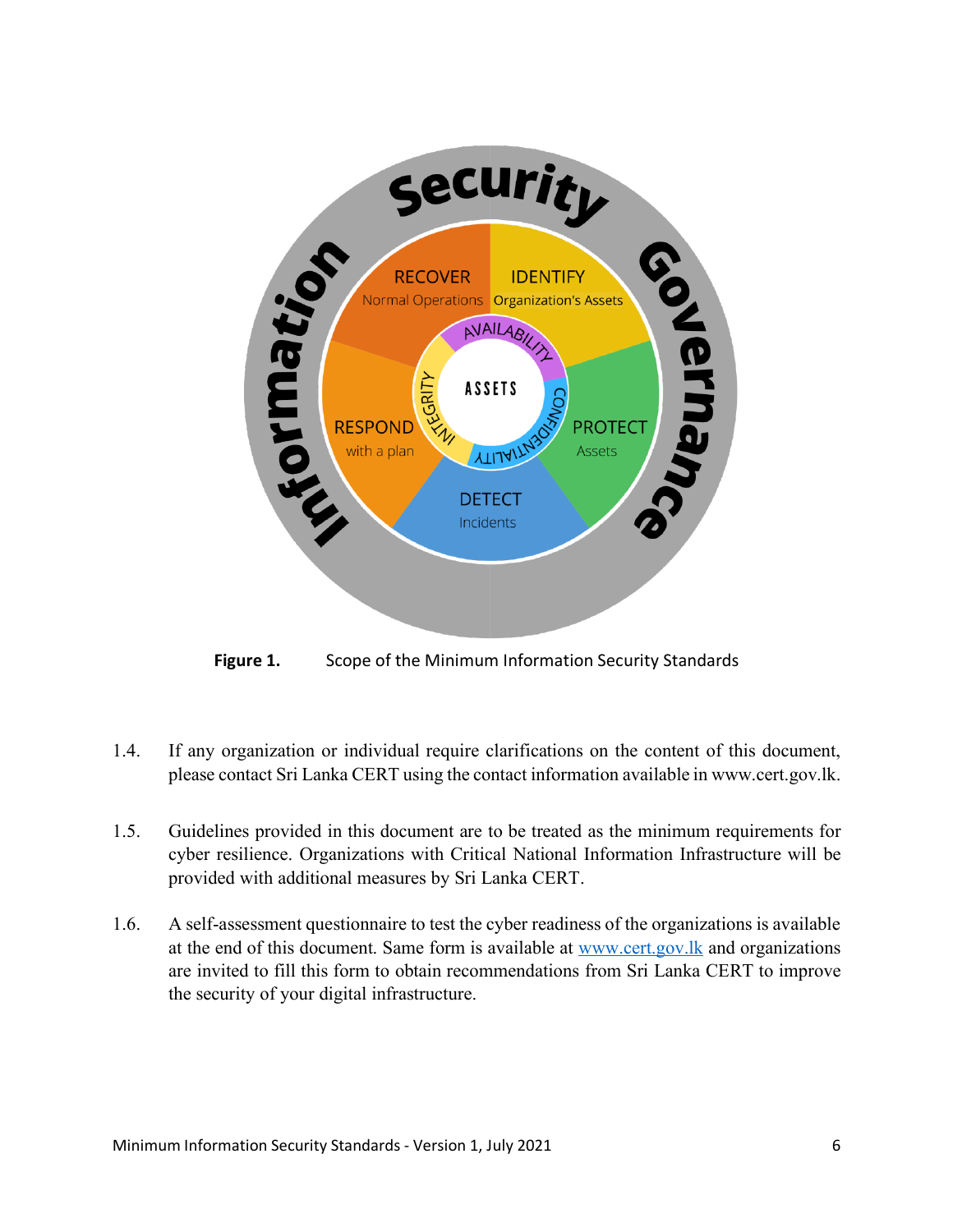#### **2. Information Security Governance**

- 2.1. Information Security Governance specifies the framework that is required to implement the Cybersecurity related activities. It also defines the roles and responsibilities assigned to staff members who have been nominated to handle these issues.
- 2.2. Chief Innovation Officer (CIO) is a role introduced by the Information and Communication Technology Agency (ICTA) to support Government Organizations in modernizing the internal systems, especially converting manual systems to digital systems.
- 2.3. Considering the fact that all public sector IT projects are led by the CIO, information security responsibilities including implementing controls to protect IT systems shall be assigned to CIOs.
- 2.4. The circular previously published by the Ministry of Digital Infrastructure and Information Technology, MDIIT/SEC/2019/CS001 (date: 2019-05-23) has instructed all Government Organizations to nominate an Information Security Officer (ISO) to handle issues related to information security. This circular is now being updated and will be re-published by the Ministry of Technology.
- 2.5. The Minimum Information Security Standards provide a risk based approach to protecting information and IT assets. That is, a comprehensive risk assessment shall be performed on each asset to determine the level of sensitivity and criticality, and to develop appropriate controls to protect such asset. Minimum Information Security Standards introduced in this document refer to "Classification of Assets" as a mandatory step in assessing the risk associated with information and IT Assets. This classification has to be in line with the "National Data Sharing Policy" of the Government. The complete document is available at "Open Data Portal" (http://www.data.gov.lk/).
- 2.6. In securing the organization's digital infrastructure, it is essential for both the CIO and ISO to coordinate their work closely in introducing IT based systems and appropriate security measures.
- 2.7. Information Security Organizational Structure
- 2.7.1. Head of the Organization (HOO) shall provide leadership to all information security activities within the organization, and shall be the ultimate responsible and accountable party for protecting information and IT assets of the organization.
- 2.7.2. HOO shall establish the organization's information security program, set up information security goals and priorities that support the vision and mission of the organization, and ensure that resources are available to support the information security activities and make it successful.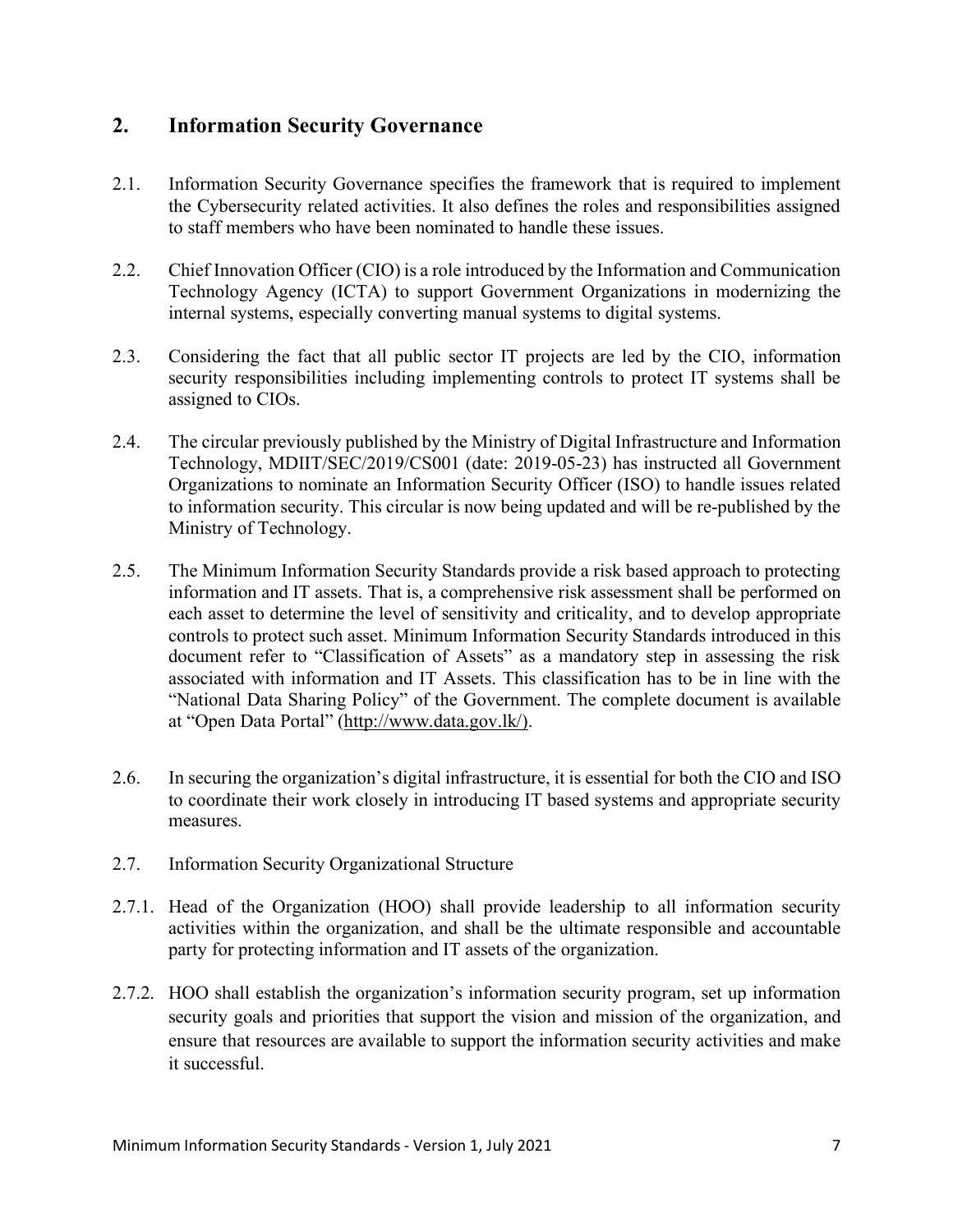- 2.7.3. The Organization shall nominate an ISO and assign information security responsibilities and the corresponding accountability. ISO shall report directly to the HOO on the matters related to information security.
- 2.7.4. In a case of there is no suitable officer to appoint as the ISO, the CIO (or the officer responsible for the subject of IT) shall be assigned with information security responsibilities and corresponding accountability.
- 2.7.5. An Information Security Committee (ISC) shall be appointed with clearly defined information security responsibilities and corresponding accountability. The ISC is responsible in leading and managing all information security related activities within the organization, including information security planning, funding, implementation and monitoring of information security activities.
- 2.8. Personnel Security
- 2.8.1. Government officers appointed or transferred to a role or position that involves dealing with information classified as Secret or Confidential shall go through a security clearance before they are appointed for or transferred to such position, and periodic security clearance checks are required to be conducted during their tenure.
- 2.9. Capacity Building of Accountable Individuals
- 2.9.1. The organization shall ensure that the individuals assigned with the responsibilities for information security activities shall receive appropriate awareness, education and training on cyber security. This shall be an ongoing activity for the organization and it shall be included in the annual Training Plan of the organization.
- 2.10. Strategic Alignment
- 2.10.1. The organization shall identify information security objectives, which need be aligned with organizational objectives. All strategies, programs, projects, and activities shall be designed in a way that those initiatives are linked with information security.
- 2.11. Information Security Action Plan and Budget
- 2.11.1. For information security activities, an information Security Action Plan shall be developed.
- 2.11.2. The organization shall allocate a budget for information security activities specified in the action plans.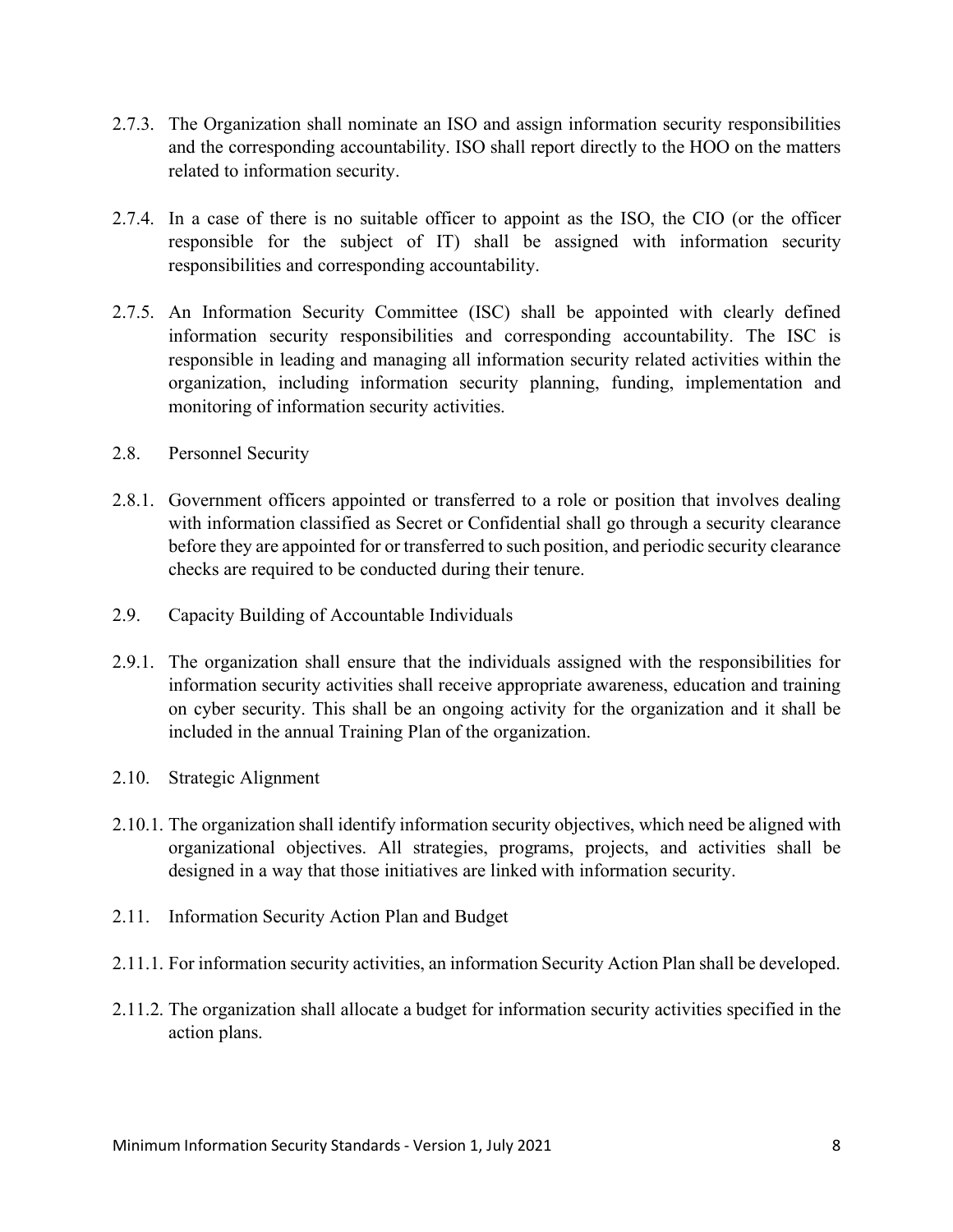#### 2.12. Compliance

2.12.1. The organization shall comply with the Minimum Information Security Standards and shall participate for the Annual Information Security Readiness Assessments conducted by Sri Lanka CERT.

#### **3. Identify Assets, Owners, Users and Risk**

- 3.1. Identify Information Assets
- 3.1.1. The organization shall identify critical information that they hold (Information Assets). Identification of such information shall be carried out with the intention of protecting the information assets from unauthorized access, disclosure, disruption, modification, or destruction.
- 3.2. Risk Assessment and Assets Classification
- 3.2.1. Through a risk assessment, the organization shall classify information assets based on their importance to the organization and sensitivity. Objective of the classification is to ensure that an asset receives an appropriate level of protection. Asset classification shall be carried out based on guidelines given in the National Data Sharing Policy of the Government. The classification levels provided in the Data Sharing Policy are, Secret, Confidential, Limited sharing and Public.
- 3.3. Information Assets Inventory
- 3.3.1. The organization shall record such Information in an Information Assets Inventory. At a minimum, organization shall record: name of information asset, location of information asset, owner and custodian of information assets, classification date, computer system process assets, reason for the classification, disposal requirements, date to review classification, impact of loss/compromise or disclose.
- 3.4. Identify IT Assets
- 3.4.1. The organization shall identify IT assets such as systems, computers, software, databases or other digital infrastructure. Identification of such IT Assets shall be performed with the intention of protecting them from unauthorized access, use, disruption, or destruction.
- 3.5. IT Assets Inventory
- 3.5.1. The organization shall record all IT Assets in the IT Assets Inventory. The IT Assets Registry shall contain at a minimum, the type of the assets (e.g. system, hardware, software,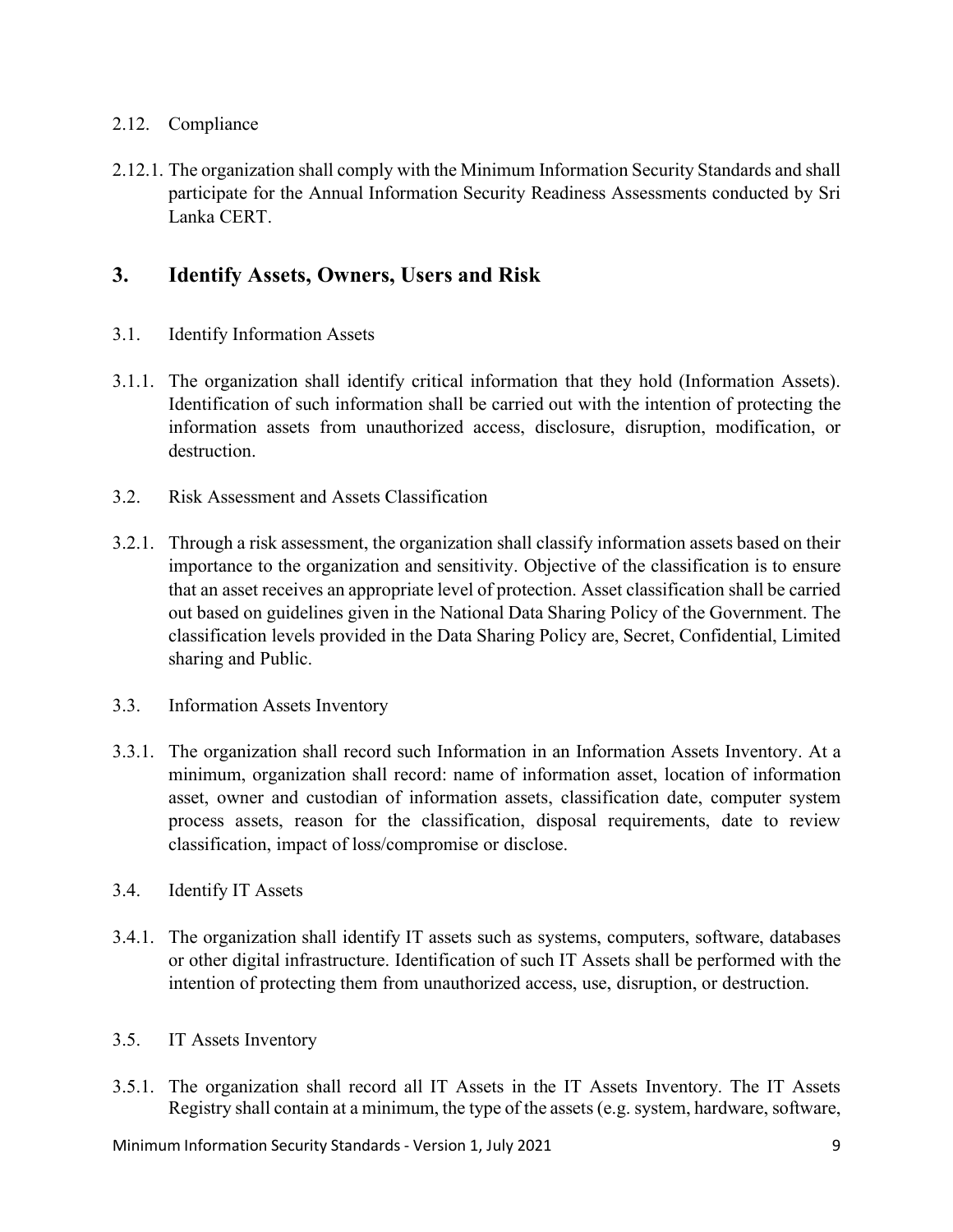and server), location of the asset, operating system, license details, users, risk, classification level, estimated value.

- 3.6. Assets Owners and Custodians
- 3.6.1. The organization shall identify assets owners and custodians, and assign responsibilities to protect assets.

#### **4. Protect Assets**

- 4.1. Security of Assets
- 4.1.1. The organizations should ensure the security of Assets. Based on the Classification of each Asset, the organization should take appropriate measures to protect the assets. Measures to protect assets are summarized in Items 4.1 to 4.14.
- 4.1.2. The organization should protect data-at-rest (e.g data stored on a server, cloud, hard drive, laptop, flash drive, or archived/stored). Encrypting sensitive data is essential prior to storage.
- 4.1.3. The Organization should protect data-in-transit. Data in transit is the data that is actively moving from one location to another across the Internet or through a private network. For protecting data in transit, the organization should encrypt sensitive data prior to moving and use secure connections (HTTPS, and latest versions of SSL, TLS, FTPS, etc.).
- 4.2. Physical Protection of Assets
- 4.2.1. The Organization shall provide physical protection to its Assets. Assets classified as "secret" shall be stored in Secure Locations which are protected through multifactor authentication entry systems, 24 x 7 CCTV operations.
- 4.2.2. Secure Locations shall be protected to prevent threats from fire, flood, electricity and temperature fluctuations.
- 4.3. Identity Management and Access Control.
- 4.3.1. The organization shall identify the users who shall have access to both information and IT Assets.
- 4.3.2. Users shall only be granted access to the information which they need to perform their tasks (need-to-know), and users shall only be granted access to IT Assets that those users need to perform tasks (need-to-use).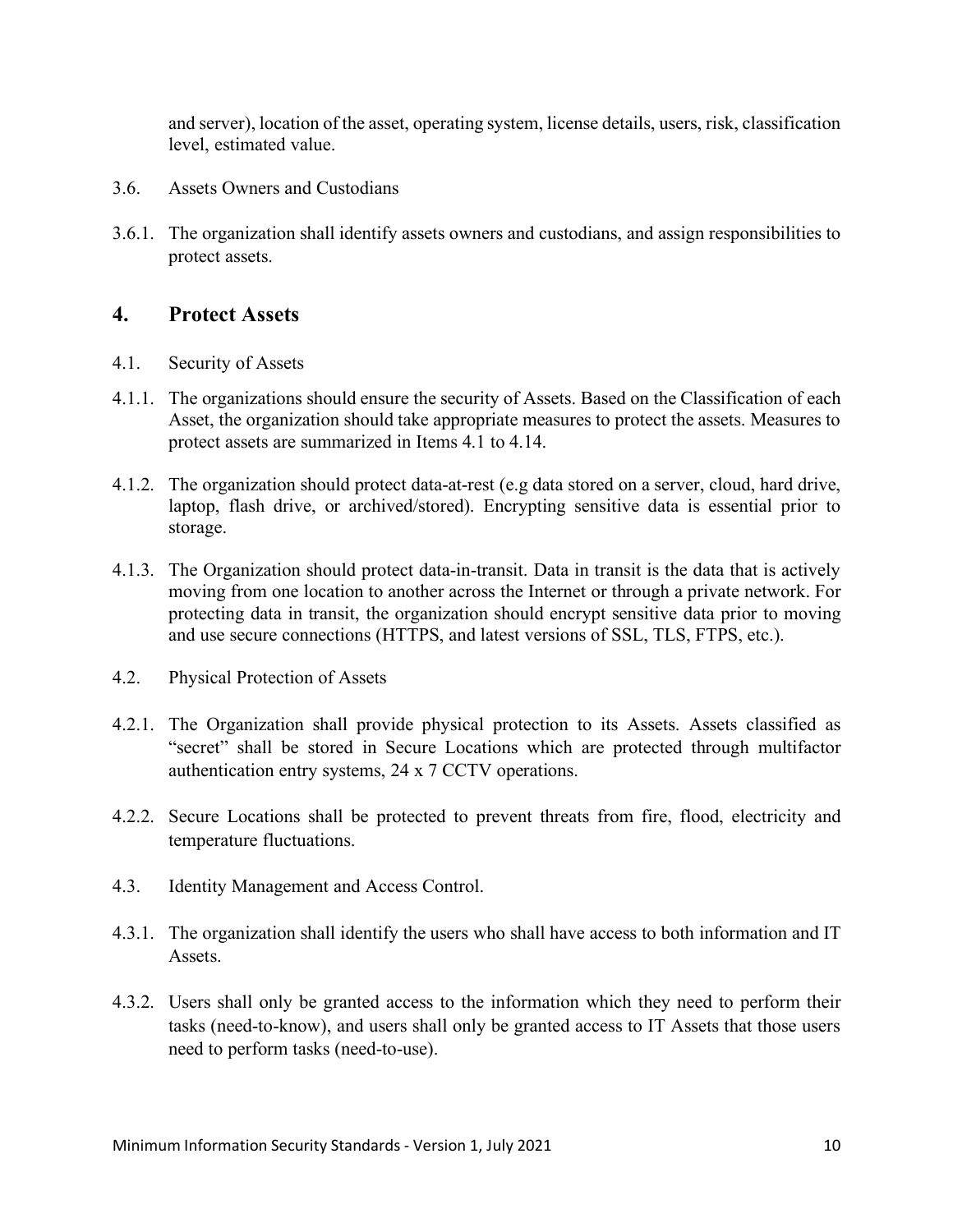- 4.3.3. Users shall be given minimum access to sensitive information necessary for their role. Access shall be removed immediately when individuals leave their role or the organization.
- 4.4. Strong Authentication
- 4.4.1. The organization shall use strong authentication for verifying the identity of a user. Passwords and Multifactor Authentications are recommended to develop a strong authentication.
- 4.4.2. Password must be strong, and at least 8 characters long and it must be consisted of both upper and lower chase characters (e.g. a-Y), and digits (1-9), and special characters (e.g. !,@,\$,#, %). All passwords must be changed at predetermined intervals.
- 4.4.3. Access to the information classified as Secret and Confidential shall be restricted through a multifactor authentication system. Multifactor authentication shall be designed by taking into account the following: Something only the user knows (e.g password), something only the user has (access card), and something only the user is (e.g. finger print).
- 4.5. Security of Emails
- 4.5.1. The organization shall use emails with "gov.lk" domain for official communication, and each employee shall use Official emails for official communication. Employees must not use official emails for personnel communication.
- 4.5.2. All email attachments, regardless of the source or content, must be scanned for viruses and other destructive programs before being opened or stored on any government organization's computer system.
- 4.5.3. In the case where government organization maintains its own Mail Server, hosting of email server shall be located within the Jurisdiction of Sri Lanka, set up email filters to remove emails known to have malware attached and prevent inbox from being cluttered by unsolicited and undesired (i.e. "spam") email.
- 4.5.4. The organization shall also configure emails for security as per the email security guidelines specified in the Information Security Implementation Guide, which will be published in due course.
- 4.6. Data Sovereignty
- 4.6.1. Data sovereignty is the concept that data is subject to the laws and governance structures within the country in which it is collected. All the activities of the organization in relation to storing and processing data or hosting software applications in other jurisdictions shall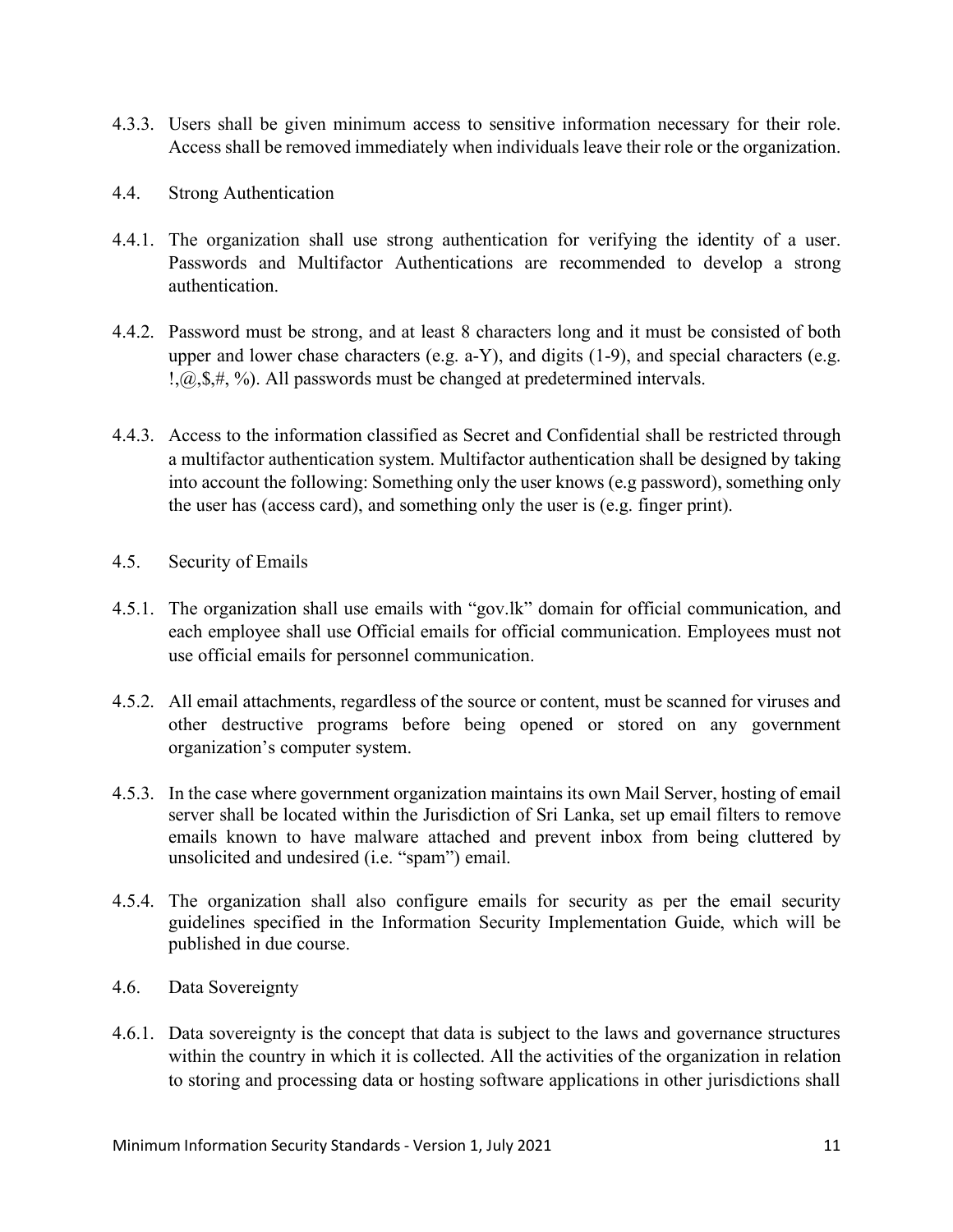be performed in accordance with the forthcoming "Data Protection Act" of Sri Lanka and any other related law/regulation introduced by the Government of Sri Lanka.

- 4.7. Cloud Risk
- 4.7.1. The organization shall assess cloud risk prior to use cloud services. Prior to obtaining cloud services, the risks for any Cloud Service adopted are to be identified, understood and formally accepted by the HOO.
- 4.8. Vulnerability Assessment and Penetration Tests
- 4.8.1. Prior to the deployment of any website or system on the live environment, the organization must obtain the service of Sri Lanka CERT to do a Vulnerability Assessment and Penetration test (VAPT). Government organizations must fix the security issues identified through the VAPT immediately, and get the system certified by a follow up VAPT.
- 4.8.2. Government organizations shall perform VAPTs, at least annually. The other circumstance in which that organization shall perform VAPTs include, after an incident has occurred or after a change is made to the application, or after changes have been made to the platform or hosting environment, or after changes to standards, policies and guidelines, after the spread of virus/malware, or as determined by the ISC.
- 4.9. Licensed Software and Update Patches
- 4.9.1. The organization shall use operating systems (OS) and other relevant software with valid License(s).
- 4.9.2. The organization shall update the OS and other relevant software with vendor supplied latest patches and fixes. The Organization shall enable automatic updates.
- 4.10. Anti-malware
- 4.10.1. The Organization shall install Licensed Antimalware Software on all existing devices and components connected to the organization's network.
- 4.10.2. Organizations shall make sure that antimalware tools remain active at any potential entry point. The signatures of the antimalware software shall be up-to-date and automatic update shall be enabled. Users must be prohibited from changing the configuration of, uninstalling, deactivating or tampering with any Anti Malware software that has been installed on systems used by them.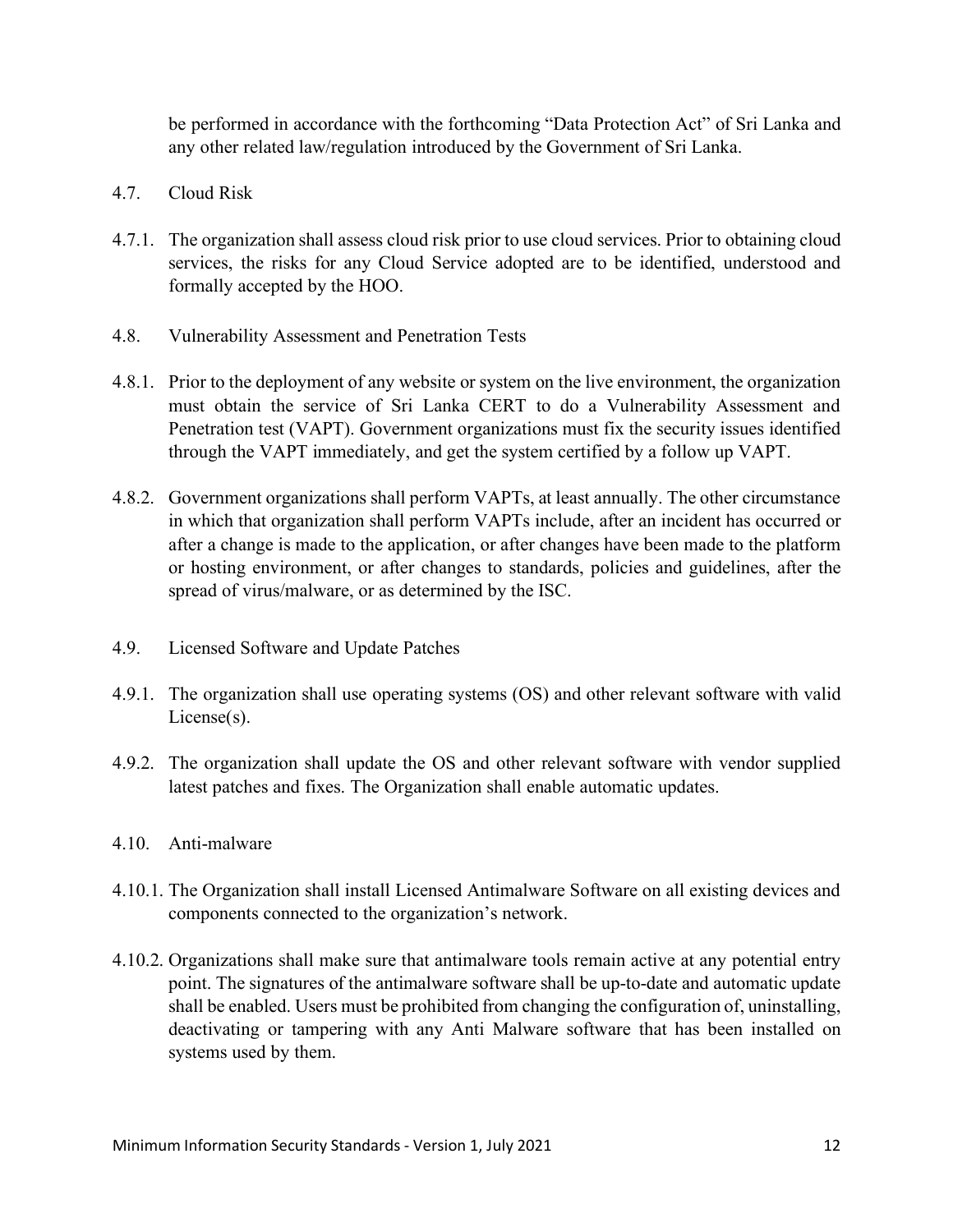- 4.10.3. Malware detection shall be configured for on-demand scanning, scanning when downloading or opening of files, scanning on removable or remote storage, and web page scanning.
- 4.11. Firewalls
- 4.11.1. Organizations shall install Firewalls, and shall regularly update the firewall threat database.
- 4.11.2. Default Firewall settings shall be updated with appropriate configurations, and default vendor supplied user accounts shall also be disabled.
- 4.12. Secure Remote Access
- 4.12.1. Staff shall adhere to the latest version of the Work from Home Guidelines issued by Sri Lanka CERT.
- 4.12.2. The organization shall use secure Virtual Private Networks (VPNs), implement multifactor authentication systems, use secure remote accessible devices, and use trusted networks to ensure the security of remote access. As per the Access Control Policy, the organization shall allow only the authorized persons to use remote access.
- 4.13. Backup Strategy
- 4.13.1. The organization shall backup data, audit logs, systems, software, and configuration data or any other information that are necessary to restore normal operations in an event of a disaster. Data written onto backup media shall be preserved as per the regulatory requirements of the government.
- 4.13.2. Backups shall be stored offsite and the off-site storage copies of the backups will be stored in a safe location, physically distant from the data processing center.
- 4.14. Secure Disposal of Assets
- 4.14.1. If media is no longer required, the content of the media shall be removed in an unrecoverable manner. Any sensitive information assets shall be deleted unrecoverable manner to prevent original information retrievable (Sector base formatting, shredding or punching).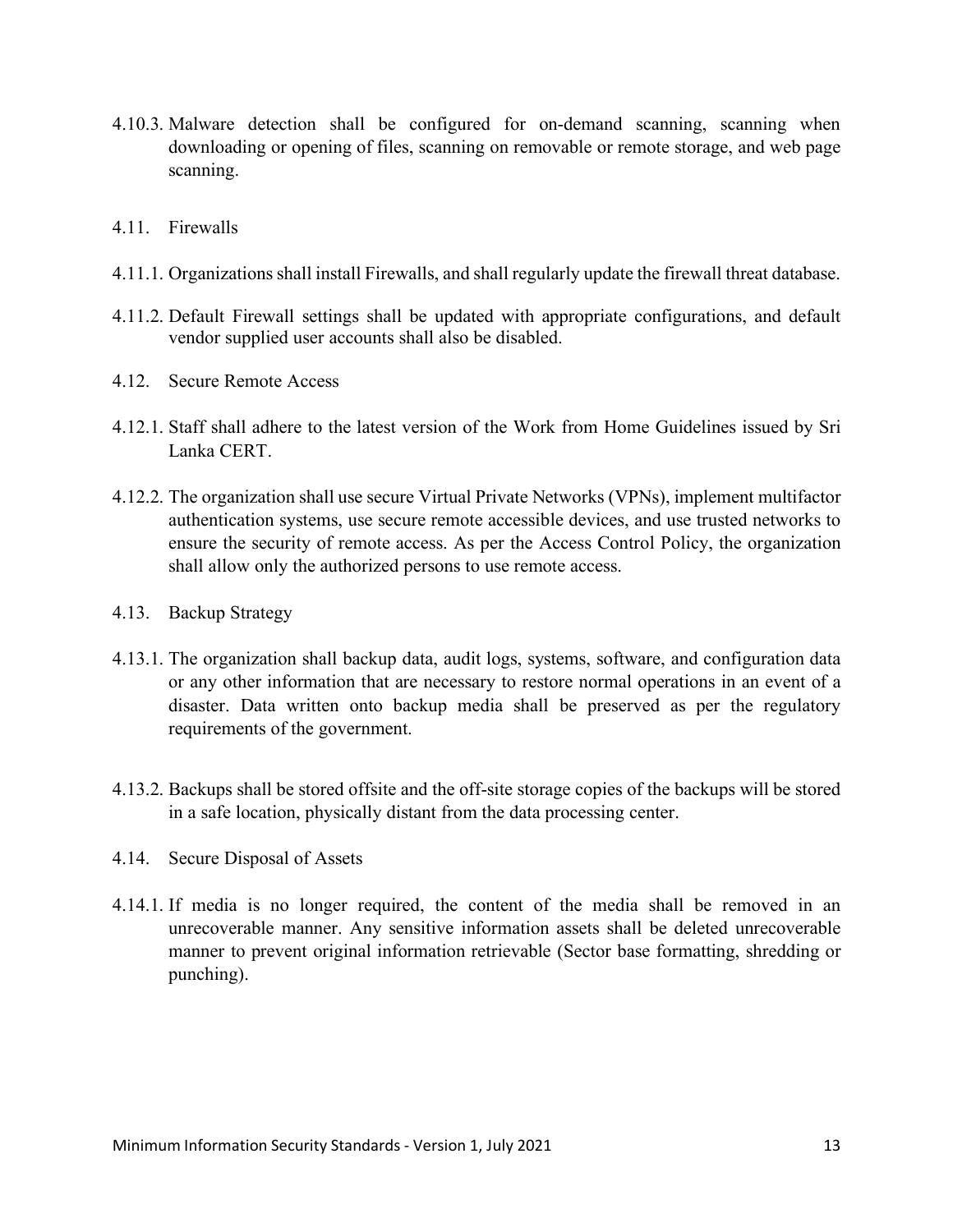#### **5. Detect Incidents**

- 5.1. Reporting Incidents
- 5.1.1. The organization shall instruct staff to report any suspicious activity, contact, theft, virus, vulnerability, unauthorized access, tampering file, or violation of security policy to the ISC.
- 5.2. Reporting Incidents to Sri Lanka CERT
- 5.2.1. The organization is advised to report critical information security incidents to Sri Lanka CERT for technical advice, as determined by the Information Security Committee of the organization.

#### **6. Response to an Incident**

- 6.1. Incident Response Plan
- 6.1.1. The organization shall develop and test the Incident Response Plan. The purpose of an incident response plan is to protect sensitive data during a security breach.
- 6.1.2. Incident Response Plan will clearly define the measures that need to be adopted, the responsibilities of each person involved in carrying out the Incident Response Plan and any other specific activity related to protecting organization's Information and IT Assets, during a security incident to mitigate the impact.
- 6.2. Activate Incident Response Plan
- 6.2.1. A designated authorized person must activate the Incident Response Plan upon immediate detection of a cybersecurity incident and notify the relevant authorities of the action taken.
- 6.2.2. Isolate the compromised asset or system to ensure that the security breach is contained.
- 6.2.3. All efforts shall be taken to preserve evidence related to the incident to enable a post incident investigation.
- 6.2.4. An Incident Register shall be maintained at each organization listing information related to cybersecurity incidents.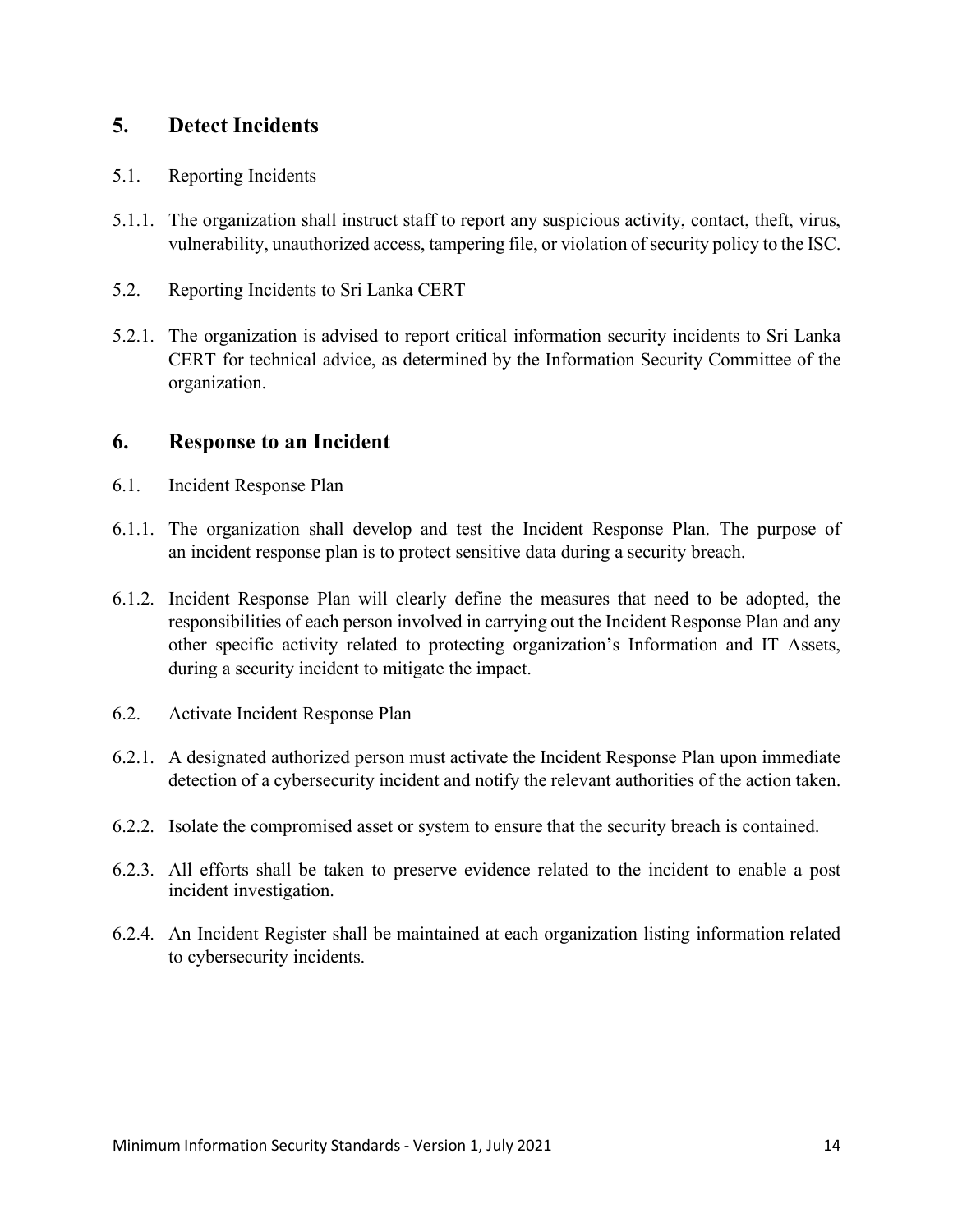#### **7. Recovery from an Incident**

- 7.1. Disaster Recovery Plan
- 7.1.1. The organization shall develop a Disaster Recovery Plan to ensure continuity of business processes after a service disruption. The disaster recovery plan shall contain the activities to be performed to recover from a disaster, and roles and responsibilities of staff activating the plan.
- 7.1.2. The disaster recovery plan shall be tested and updated on periodic basis.
- 7.2. Activate Disaster Recovery Plan
- 7.2.1. In an event of a disaster, the designated authorized person must activate the Disaster Recovery Plan to recover from the disaster.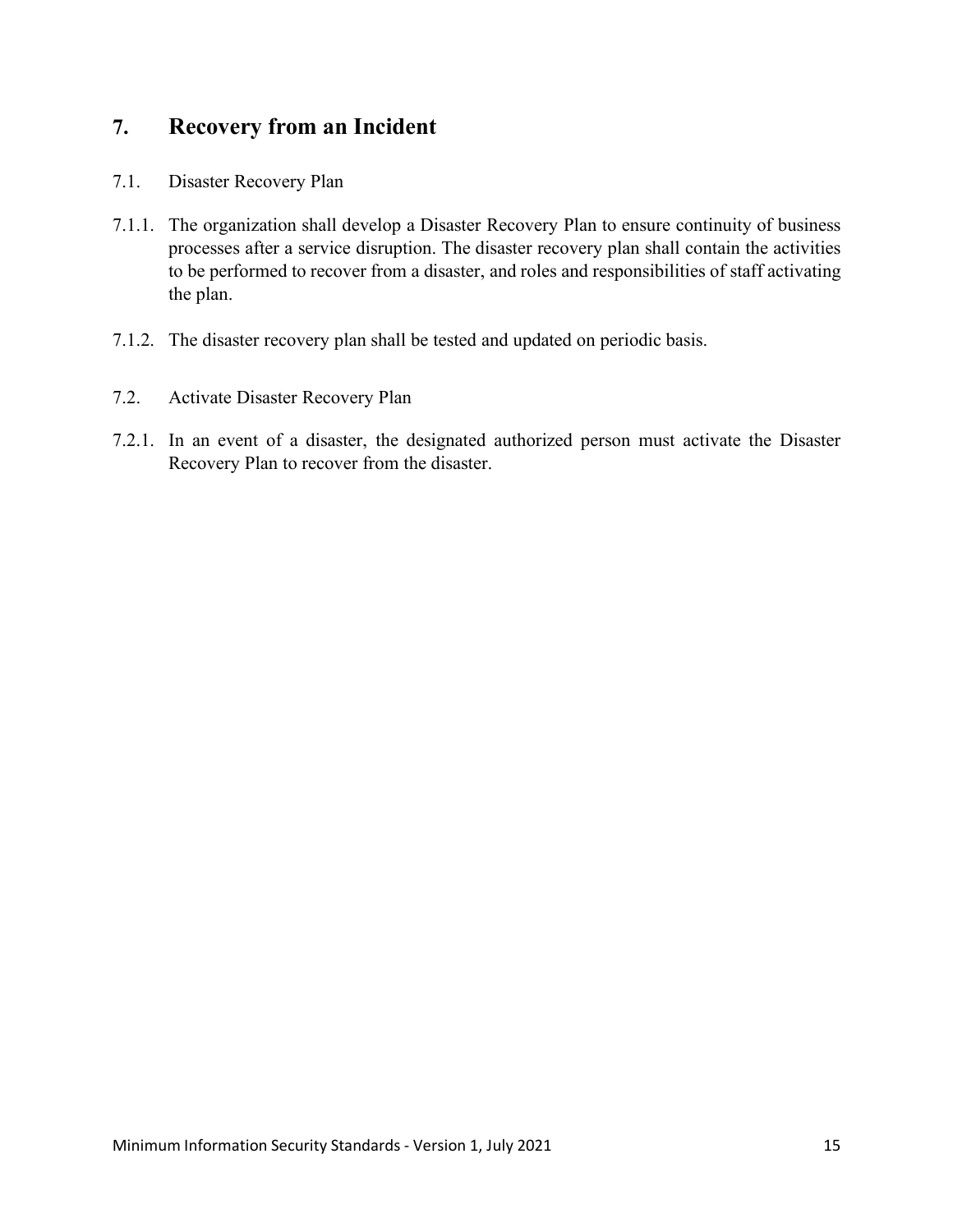### **Glossary**

| Information                       | Information security means protecting assets from unauthorized access,                                                                                 |
|-----------------------------------|--------------------------------------------------------------------------------------------------------------------------------------------------------|
| Security                          | use, disclosure, disruption, modification, or destruction in order to ensure                                                                           |
|                                   | integrity, confidentiality, and availability.                                                                                                          |
| <b>Cyber Security</b>             | It is a subsect of information security, which refers to the protection of                                                                             |
|                                   | information and IT assets from being compromised or attacked through                                                                                   |
|                                   | cyber means (with the use of Internet Technologies).                                                                                                   |
| Information                       | Information asset is any information or data that has a value to the                                                                                   |
| Assets                            | organization. This includes the documents available in electronic format,<br>database records or the documents available in paper format. Examples for |
|                                   | information assets include word file, images, employees personal record in<br>a database.                                                              |
| <b>IT Assets</b>                  | IT asset is any IT equipment, information system, software, storage media                                                                              |
|                                   | that has a value to the organization. Examples for IT assets are computers,                                                                            |
|                                   | servers, routers, disks, networks, software, information systems and its                                                                               |
|                                   | components.                                                                                                                                            |
| <b>Assets Owner</b>               | An asset owner is the person responsible for the day-to-day management of                                                                              |
|                                   | assets                                                                                                                                                 |
| <b>Assets Custodian</b>           | Person in the organization who has the responsibility to protect an                                                                                    |
|                                   | information asset as it is stored, transported, or processed in line with the                                                                          |
|                                   | requirements defined by the information asset owner                                                                                                    |
| <b>Official Email</b>             | Official emails are the email supplied by the government with the domain                                                                               |
|                                   | name of "gov.lk"                                                                                                                                       |
| Confidentiality of<br>Information | Confidentiality refers to the assurance that information is not disclosed to<br>unauthorized people and organizations.                                 |
| Integrity of                      | Integrity refers to guarding information against improper modification or                                                                              |
| Information                       | destruction. It ensures that information remains in its original form.                                                                                 |
| Availability of                   | Availability ensures timely and reliable access to and use of information.                                                                             |
| Information                       |                                                                                                                                                        |
| Information                       | Security controls are safeguards or countermeasures to avoid, detect,                                                                                  |
| <b>Security Controls</b>          | counteract, or minimize security risks to information and IT assets.                                                                                   |
|                                   | Controls could be technologies, policies, procedures, or processors put in                                                                             |
|                                   | place to protect information assets.                                                                                                                   |
| <b>ISO</b>                        | Information Security Officer is a senior-level executive responsible for                                                                               |
|                                   | establishing and maintaining the organizations objectives, strategy, and                                                                               |
|                                   | action plans to ensure information assets are adequately protected.                                                                                    |
| <b>ISC</b>                        | Information Security Committee is responsible in leading and managing all                                                                              |
|                                   | Information Security related activities within the organization, including                                                                             |
|                                   | information security planning, funding, implementation and monitoring the                                                                              |
|                                   | implementation of information security measures.                                                                                                       |
| Encryption                        | Encryption is the process of converting a plaintext message into a secure-                                                                             |
|                                   | coded form of text, which cannot be understood without converting it back                                                                              |
|                                   | via decryption. Encryption however, cannot prevent the loss of data.                                                                                   |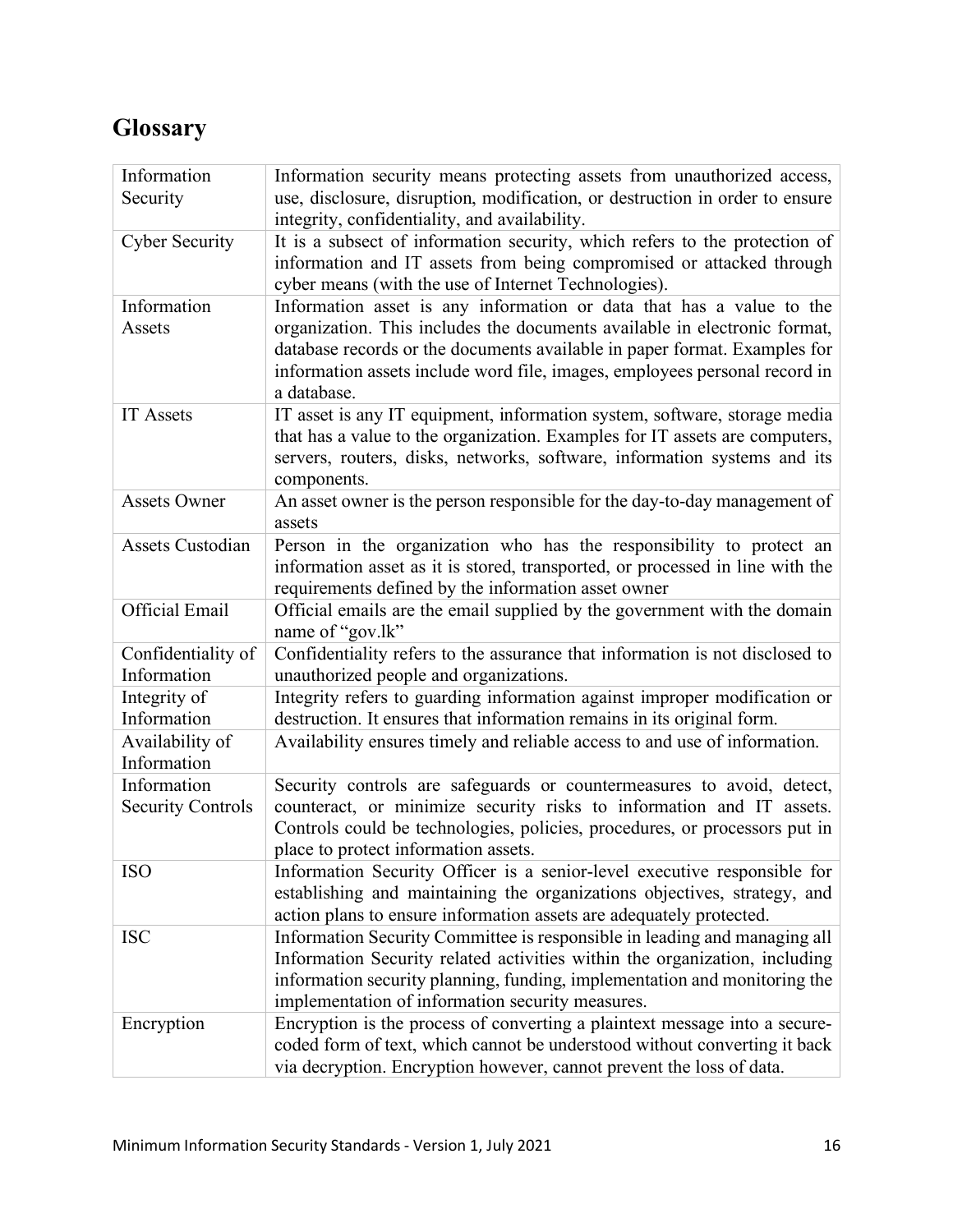| Antimalware              | Anti-malware is a software designed to identify malware in devices or<br>prevent malware from infecting computer systems or electronic devices.<br>Malware is any software intentionally designed to cause damage to a<br>computer, server, or computer network (e.g. viruses, worms, ransom ware). |
|--------------------------|-----------------------------------------------------------------------------------------------------------------------------------------------------------------------------------------------------------------------------------------------------------------------------------------------------|
| <b>VPN</b>               | Virtual Private Network establishes a secure connection to another network<br>over the Internet. It creates an encrypted tunnel for data communication<br>over the internet.                                                                                                                        |
| Assets<br>Classification | Classification is the process of categorizing information assets based on its<br>level of sensitivity and the impact to the organization. Primary objective is<br>to ensure that information receives an appropriate level of protection in<br>accordance with its importance to the organization.  |
| <b>VAPT</b>              | Vulnerability Assessment and Penetration Testing (VAPT) are security<br>services that focus on identifying vulnerabilities in the network, server and<br>system infrastructure.                                                                                                                     |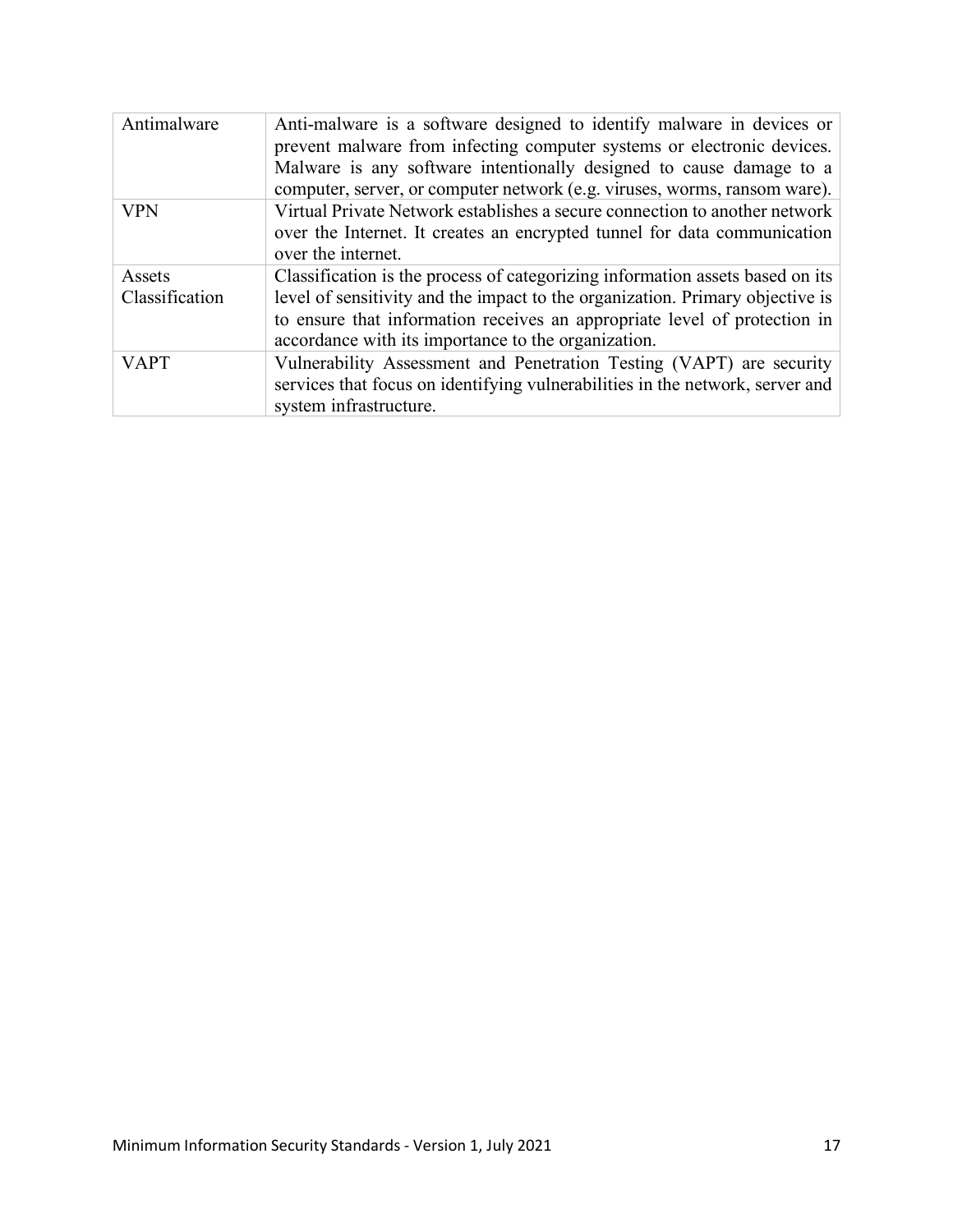## **Self-Assessment on Information Security Readiness**

| Ser.<br>No.           | <b>Information Security Activity</b>                                                                                              | Yes | N <sub>0</sub> |
|-----------------------|-----------------------------------------------------------------------------------------------------------------------------------|-----|----------------|
|                       | <b>Information Security Governance</b>                                                                                            |     |                |
| $1_{\cdot}$           | Is there a CIO or ISO in your organization?                                                                                       |     |                |
| 2.                    | Has the organization assigned information security responsibilities to<br>CIO or ISO?                                             |     |                |
| 3.                    | Do you have a clearly defined information security objectives?                                                                    |     |                |
| $\overline{4}$ .      | Do you train your staff on Information Security?                                                                                  |     |                |
|                       | <b>Identify Assets, Owners, Users and Risk</b>                                                                                    |     |                |
| 5 <sub>1</sub>        | Has your organization identified information assets that have a value to<br>the organization?                                     |     |                |
| 6.                    | Has your organization classified information assets based on their<br>sensitivity, criticality, impact of sharing or other means? |     |                |
| 7.                    | Has your organization recorded information assets in an information<br>assets inventory?                                          |     |                |
| 8.                    | Has your organization recorded IT assets in an IT assets inventory?                                                               |     |                |
| 9.                    | Has your organization classified IT assets based on their criticality?                                                            |     |                |
| 10.                   | Has your organization assessed the risk associated with information<br>assets and IT assets?                                      |     |                |
| <b>Protect Assets</b> |                                                                                                                                   |     |                |
| 11.                   | Do you use encryption in any of your information related operations?                                                              |     |                |
| 12.                   | Does your organization process or store sensitive information in a secure<br>manner?                                              |     |                |
| 13.                   | Does your organization backup data?                                                                                               |     |                |
| 14.                   | Does your organization have an Identity Management and Access<br>Control Policy?                                                  |     |                |
| 15.                   | Do you have a password policy?                                                                                                    |     |                |
| 16.                   | Do you use multi factor authentication in allowing access to your<br>network?                                                     |     |                |
| 17.                   | Does the organization use operating systems with valid License(s)?                                                                |     |                |
| 18.                   | Do you update your operating systems with vendor supplied latest<br>patches and fixes?                                            |     |                |
| 19.                   | Has the organization installed Antimalware software with a valid license<br>in all machines?                                      |     |                |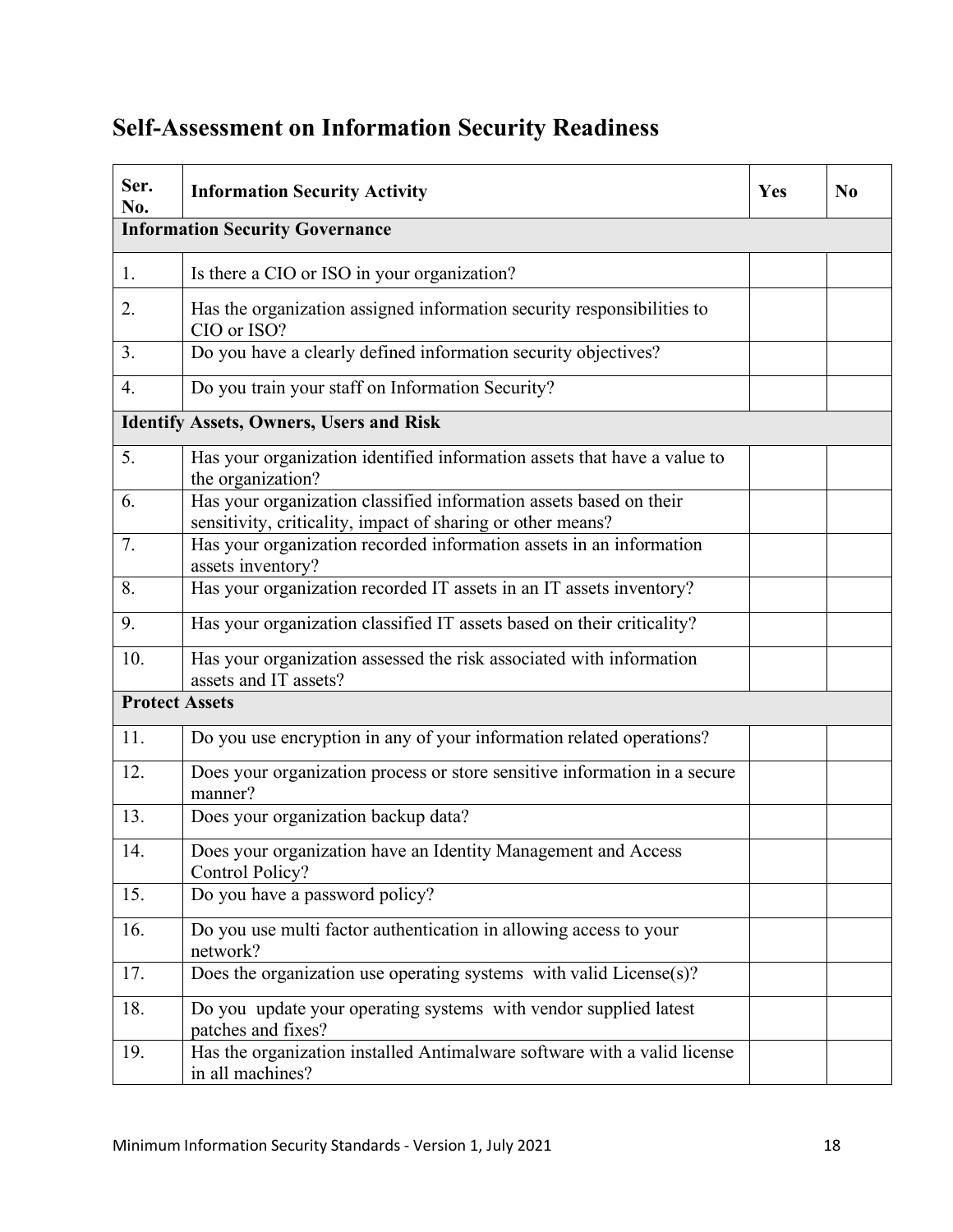| 20.                            | Do the employees of your organization use public emails such as Gmail,                                                                                                                                                                              |  |  |
|--------------------------------|-----------------------------------------------------------------------------------------------------------------------------------------------------------------------------------------------------------------------------------------------------|--|--|
|                                | Yahoo etc, for official work?                                                                                                                                                                                                                       |  |  |
| 21.                            | Does your organization have a Firewall in your computer network?                                                                                                                                                                                    |  |  |
| 22.                            | Does your organization use secure Virtual Private Networks (VPNs) for<br>remote access?                                                                                                                                                             |  |  |
| 23.                            | Do all the users connecting remotely use VPN?                                                                                                                                                                                                       |  |  |
| 24.                            | Does your organization adhere to the work from home guidelines issued<br>by Sri Lanka CERT?                                                                                                                                                         |  |  |
|                                | <b>Detect Information Security Incidents</b>                                                                                                                                                                                                        |  |  |
| 25.                            | Has the organization instructed staff to report any suspicious activity,<br>contact, theft, virus, vulnerability, unauthorized access, tampering with<br>files, or violation of security policy to the person in charge of<br>Information security? |  |  |
| 26.                            | Have you ever reported cyber security incidents to Sri Lanka CERT or<br>any other party?                                                                                                                                                            |  |  |
|                                | <b>Respond to Incidents</b>                                                                                                                                                                                                                         |  |  |
| 27.                            | Do you have a plan or a procedure for responding to cyber incidents?                                                                                                                                                                                |  |  |
| <b>Recovery from Incidents</b> |                                                                                                                                                                                                                                                     |  |  |
| 28.                            | Is there a Disaster Recovery Plan developed to facilitate the recovery in<br>an event of a cyber incident/attack?                                                                                                                                   |  |  |